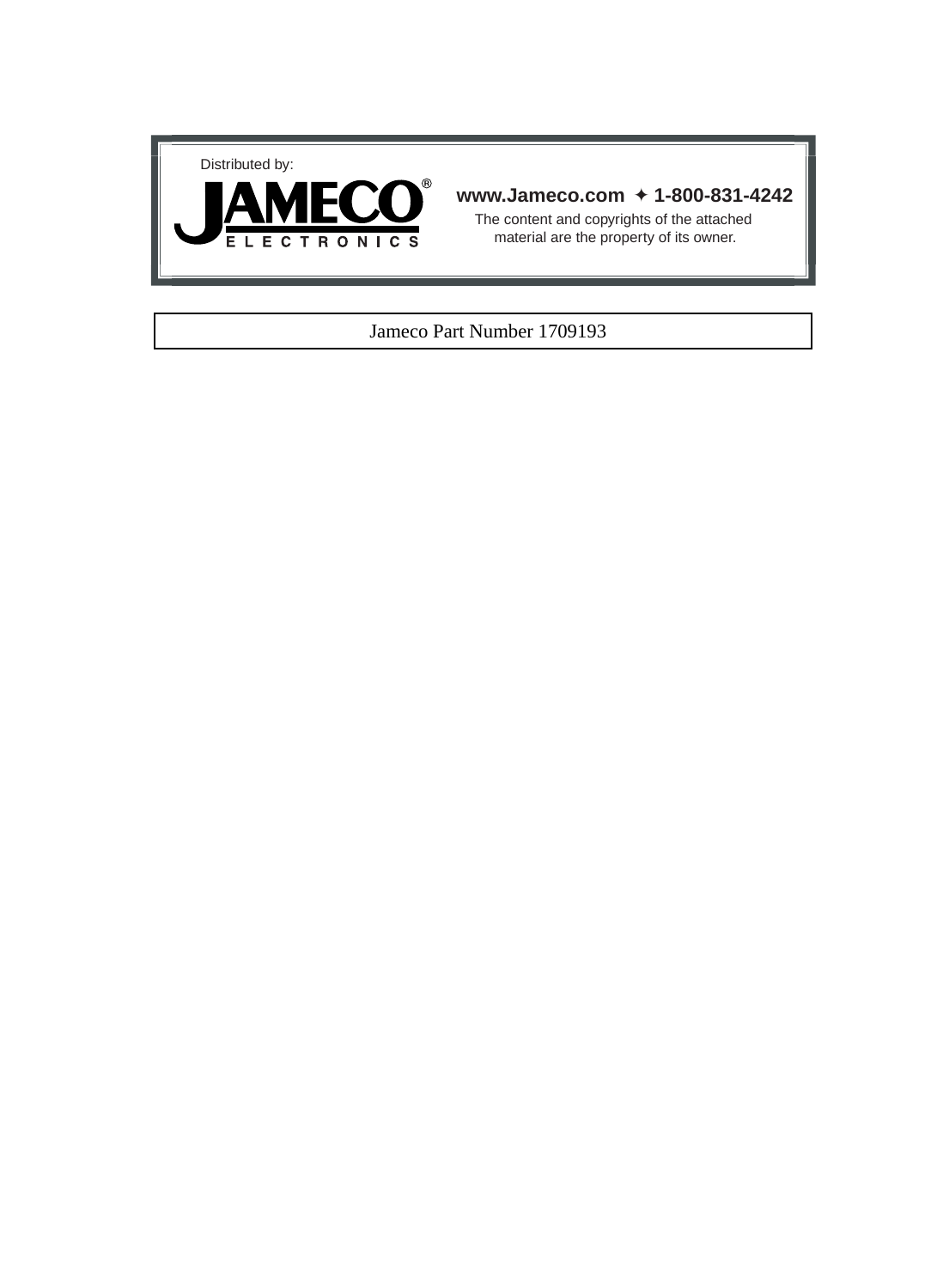

## **Axial Lead and Cartridge Fuses**

## **Designed to IEC Standard**

## **5 x 20 mm** Time Lag Fuse (Slo-Blo® Fuse) 215 Series  $\mathbb{Q} \quad \mathbb{Q} \quad \mathbb{R} \quad \mathbb{Q} \quad \mathbb{R} \quad \mathbb{Q} \quad \mathbb{Q} \quad \mathbb{Q}$

- Designed to International (IEC) Standards for use globally.
- Meets the IEC 60127-2, Sheet 5 specification for Time Lag Fuses.
- Available in Cartridge and Axial Lead Form.
- Available in ratings of .2 to 12 amperes.
- High breaking capacity.

#### **ELECTRICAL CHARACTERISTICS:**

| % of Ampere<br>Rating | Ampere<br>Rating | Opening<br>Time                 |
|-----------------------|------------------|---------------------------------|
| 150%                  | $.1 - 6.3$       | 60 minutes, Minimum             |
|                       | $8 - 12$         | 30 minutes, Minimum             |
| 210%                  | $.1 - 12$        | 30 minutes, Maximum             |
| 275%                  | $.1 - .8$        | .25 sec., Min.; 80 sec. Max.    |
|                       | $1-12$           | .75 sec., Min.; 80 sec. Max.    |
|                       | $.1 - .8$        | .05 sec., Min.; 5 sec. Max.     |
| 400%                  | $1 - 3.15$       | .095 sec., Min.; 5 sec. Max.    |
|                       | $4 - 6.3$        | .150 sec., Min.; 5 sec. Max.    |
|                       | $.1 - .8$        | .005 sec., Min.; .15 sec., Max. |
| 1000%                 | $1 - 12$         | .010 sec., Min.; .15 sec., Max. |

#### **INTERRUPTING RATING:**

1500 amperes @ 250VAC, 0.7-0.8 power factor.

#### **ORDERING INFORMATION:**

| Cartridge<br>Catalog<br><b>Number</b> | Ampere<br>Rating | Voltage<br>Rating | Nominal<br>Resistance<br><b>Cold Ohms</b> | Nominal<br>Melting <sup>12</sup> t<br>$A2$ Sec. |
|---------------------------------------|------------------|-------------------|-------------------------------------------|-------------------------------------------------|
| 215.200                               | $.200*$          | 250               | 1.840                                     | 0.341                                           |
| 215.250                               | $.250*$          | 250               | 1.240                                     | 0.545                                           |
| 215.315                               | $.315*$          | 250               | 0.880                                     | 0.974                                           |
| 215,400                               | $.400*$          | 250               | 0.583                                     | 1.324                                           |
| 215.500                               | $.500*$          | 250               | 1.168                                     | 0.424                                           |
| 215.630                               | $.630*$          | 250               | 0.720                                     | 0.633                                           |
| 215.800                               | $.800*$          | 250               | 0.468                                     | 0.974                                           |
| 215 001.                              |                  | 250               | 0.111                                     | 1.022                                           |
| 215 1.25                              | 1.25             | 250               | 0.081                                     | 1.996                                           |
| 215 01.6                              | 1.6              | 250               | 0.056                                     | 3.798                                           |
| 215 002.                              | 2                | 250               | 0.041                                     | 6.768                                           |
| 215 02.5                              | 2.5              | 250               | 0.031                                     | 10.370                                          |
| 215 3.15                              | 3.15             | 250               | 0.022                                     | 20.644                                          |
| 215 004.                              | 4                | 250               | 0.019                                     | 37.684                                          |
| 215 005.                              | 5                | 250               | 0.015                                     | 80.675                                          |
| 215 06.3                              | 6.3              | 250               | 0.011                                     | 129.022                                         |
| 215 008.                              | $8*$             | 250               | 0.009                                     | 204.001                                         |
| 215 010.                              | 10*              | 250               | 0.007                                     | 351.037                                         |
| 215 012.                              | $12*$            | 250               | 0.006                                     | 515.500                                         |





#### **ENVIRONMENTAL SPECIFICATIONS:**

**Operating temperature:** -55˚C to 125˚C **Thermal Shock:** MIL-STD-202F Method 107G, Test Condition B: (5 cycles –65°C to +125°C) **Vibration:** MIL-STD-202F Method 201A **Humidity:** MIL-STD-202F Method 103B, Test Condition A. high relative humidity (95%) and elevated temperature (40°C) for 240 hours. **Salt Spray:** MIL-STD-202F Method 101D, Test Condition B **PHYSICAL SPECIFICATIONS:**

**Material:** Body: Ceramic

Cap: Nickel Plated Brass Leads: Tin Plated Copper Filler: Sand (500mA – 12A)

**Terminal Strength:** MIL-STD-202F Method 211A, Test Condition A

**Solderability:** Reference IEC 60127 Second Edition 2003-01 Annex A **Product Marking:** Cap 1: current and voltage rating. Cap 2: Agency approval markings.

**Packaging:** Available in Bulk (V=5, H=100, M=1000 pcs/pkg) or on Tape/Reel (MRET1=1000 pcs/reel).

11